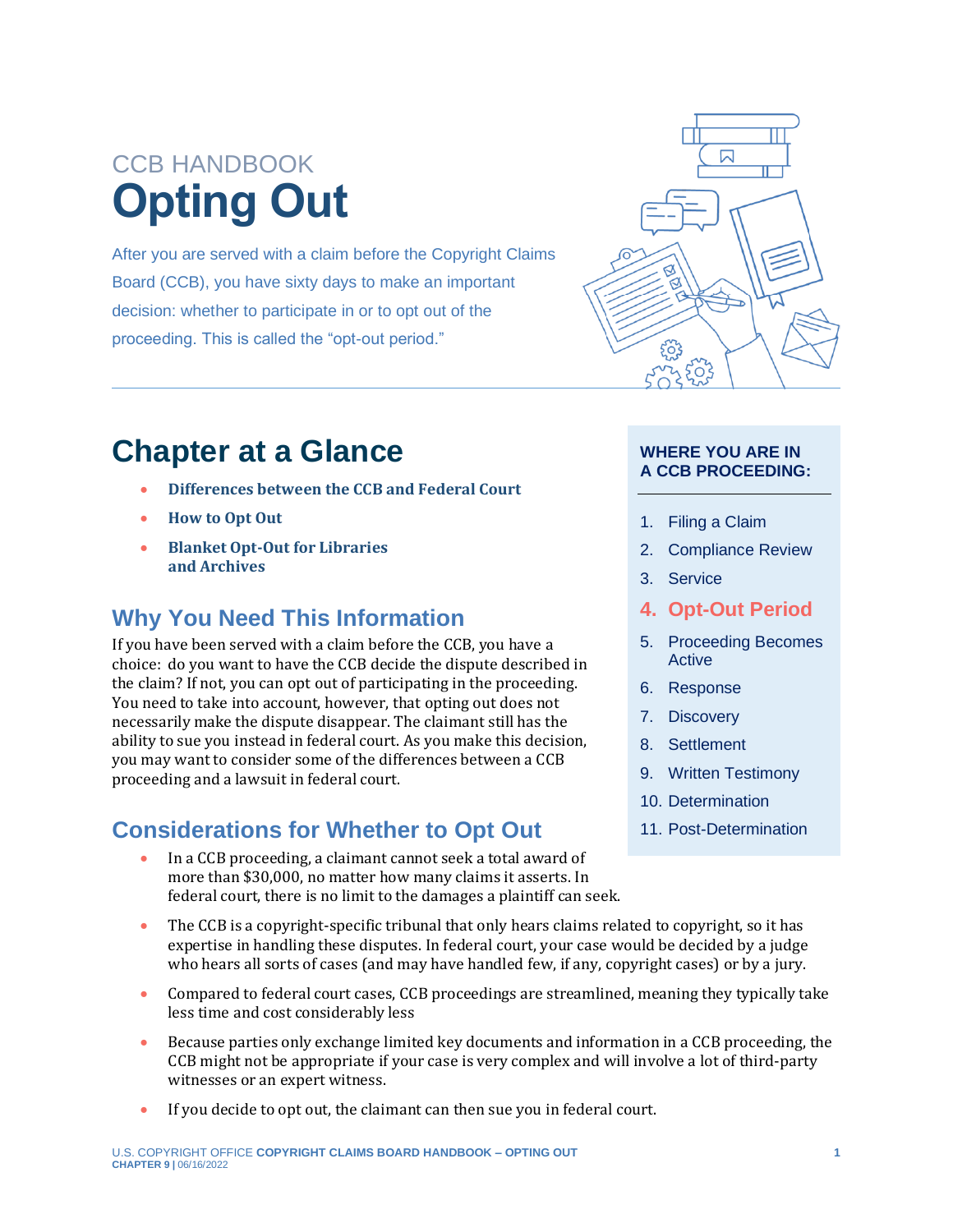## **How to Opt Out**

You can opt out online through a form available on **[eCCB](https://dockets.ccb.gov/)**, the CCB's electronic filing and case management system. As described below, you can also use a paper form, but it is strongly recommended that you use eCCB to expedite the process.

## **What does it mean that you have received a CCB claim?**

Claimants can choose to bring their copyright claims either before the CCB or in federal court. If a claimant brings a claim against you before the CCB, the CCB will check that the claim complies with relevant laws and regulations and give you enough information to respond. That doesn't mean the CCB thinks the claimant will win; just that the claimant can move forward with formally delivering the claim, known as "**[service](https://ccb.gov/handbook/Service.pdf)**." The claimant may also ask you to skip formal delivery of the claim ("waiver of service"). The benefit of waiving service is that if you do not opt out and the CCB issues a scheduling order, you will be given more time to respond to the claim.

At this point, you have received the "**[initial notice](https://ccb.gov/handbook/Service.pdf)**," the claim, and the opt-out form. After you are served with the initial notice and claim, or agree to waive service, you have **sixty days** to make an important decision: whether to participate in or to opt out of the proceeding. This is called the "opt-out period." You should also receive a second notice from the CCB reminding you that you were served with a claim, but it is the service of the initial notice that starts the sixty-day opt-out period. The CCB may, in exceptional circumstances, extend the opt-out period if it believes it would be fair and in the interests of the parties to do so. For more information or questions, please **[contact the CCB.](https://ccb.gov/contact/)**

## **What do you need to do?**

You need to make a decision to participate in or to opt out of the proceedings.

**If you want to participate in the CCB proceeding,** no further action is needed during the opt-out period. The proceeding will become "active" and move forward after the sixty days expires.

**If you do not want to participate in the proceeding,** you must opt out during the opt-out period using the CCB's form, as described below. You do not have to provide a reason.

## **What happens next?**

**If you opt out**, the CCB will dismiss the claim against you and notify the claimant and any other parties. The claimant may then choose to bring the claim against you in federal court. If the claimant tries to refile the same claim against you in the CCB after you opt out, it will be dismissed again, unless you agreed to have the claim refiled.

<span id="page-1-1"></span><span id="page-1-0"></span>**If you do not opt out during the opt-out period**, the claim enters the "**[active phase](#page-9-0)**." It will move forward to give you the opportunity to share your side of the dispute. You will file a response to the claim, and you and the other party can share information with each other. The CCB will then determine the outcome of the dispute. If the CCB issues a **[Final Determination](#page-9-0)** and rules in favor of the claimant, you may be required to pay money to the claimant. If the CCB rules in your favor, the claimant will get nothing. Following a final determination, the claimant cannot sue you in federal court on the same claim.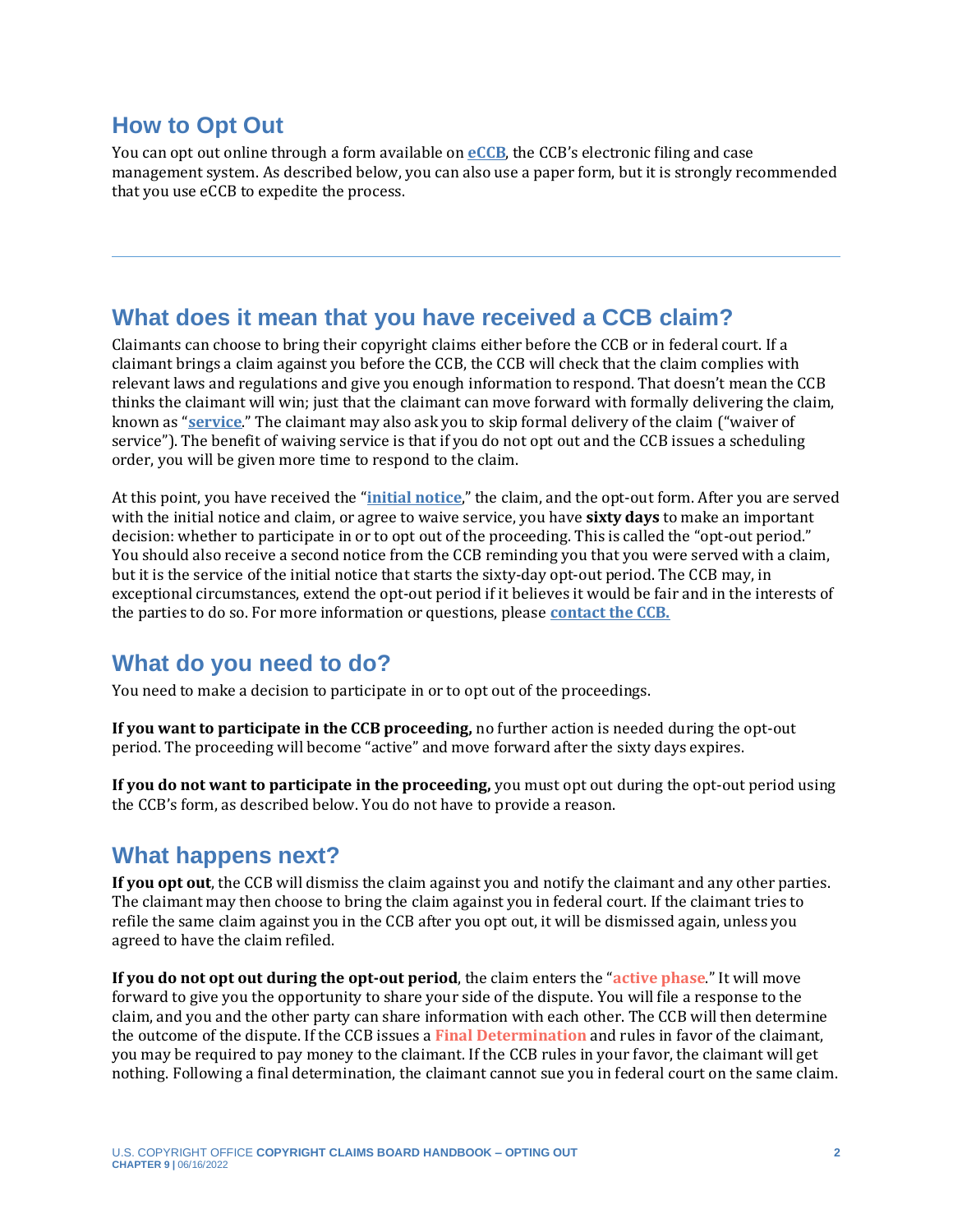# <span id="page-2-0"></span>**Differences between the CCB and Federal Court**

When deciding whether to participate in a CCB proceeding, keep in mind that there are important differences between the CCB and federal court, such as the costs involved, the time and complexity of procedures, and the subject matter expertise of the decision makers. The table below lays out some of the key differences between CCB proceedings and federal court lawsuits.

• Remember: Even if you decide to opt out of the CCB, the dispute may still continue, and the claimant can still sue you in federal court. If you stay in the CCB proceeding, the CCB determinations are final and the same claims cannot be brought again between the same parties. So, while there are ways to challenge a CCB determination, if you decide to participate, you won't be able to later go to court to have the claim and your defenses reheard.

#### **The costs to resolve a dispute are different in the CCB and federal court.**

#### **In the CCB . . .**

- Participants in CCB proceedings are allowed to hire a lawyer, but the system is set up so that participants, including both individuals and businesses, can represent themselves instead, or may be able to obtain **[free representation](https://ccb.gov/pro-bono-assistance)** from a volunteer organization or law student.
- CCB proceedings do not involve the extensive discovery found in federal court, which can be costly and time-consuming.
- The CCB will rarely if ever permit testimony by expert witnesses.
- CCB hearings are all virtual. You will not be required to travel or appear in person before the CCB.

#### **In federal court . . .**

- Parties typically need to hire and pay for a lawyer (and many companies are required to), which can be a major expense.
- Parties may need to pay for court reporters for depositions, for extensive document searches and storage, for process servers for discovery on thirdparty witnesses, and for fees for expert witnesses.
- Federal courts generally require the parties to travel to and attend hearings and trials in person.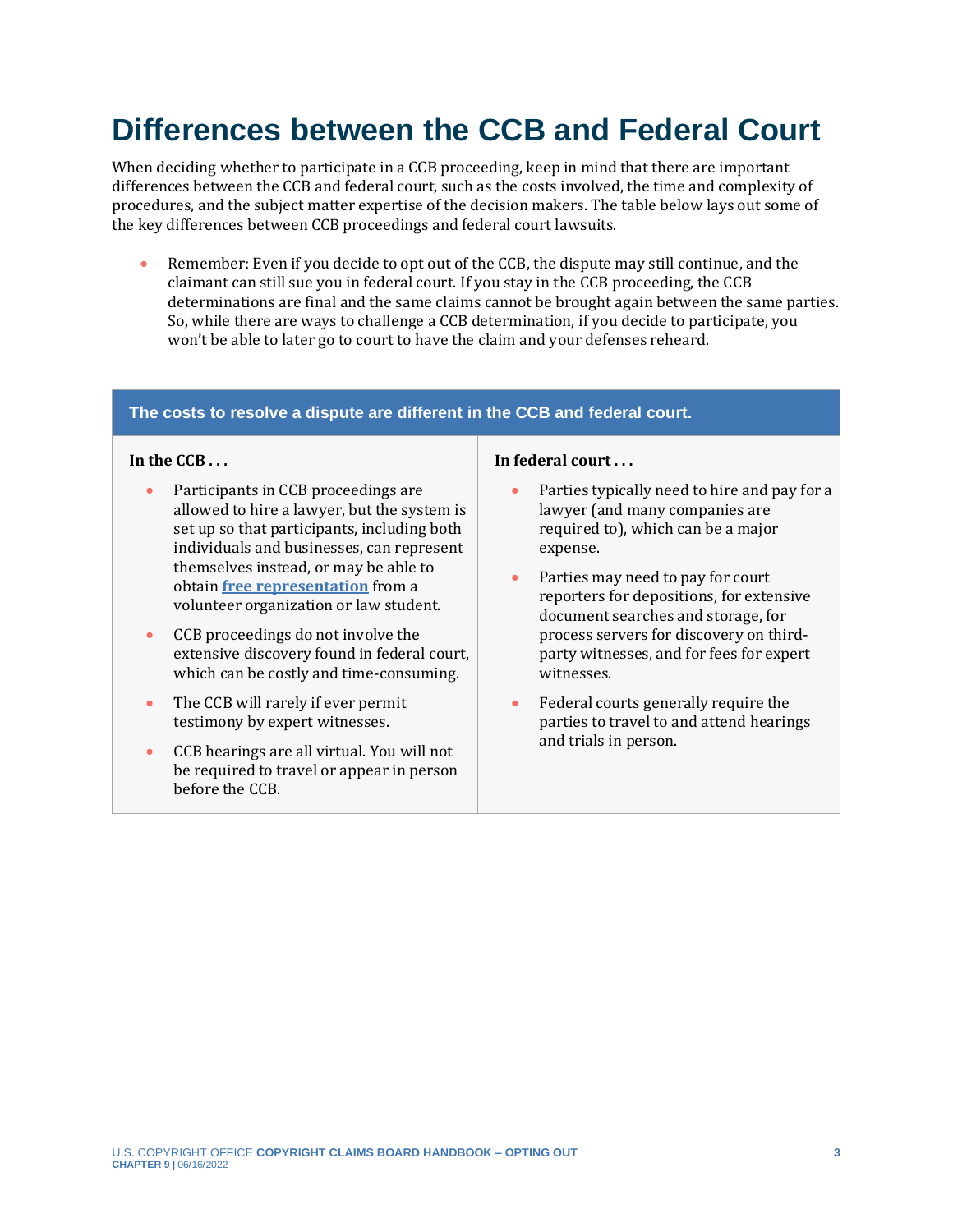#### **The CCB and federal court have different procedures.**

#### **In the CCB . . .**

- Participants are only required to exchange limited key documents and information.
- Hearings and conferences are held virtually using video conferencing, so there is no need to travel.
- When an issue arises during a proceeding, the CCB allows you to make requests to the Board using simple fillable forms.
- The CCB procedures have been designed to permit individuals and businesses to represent themselves without lawyers.
- You cannot require a witness to appear before the CCB.
- If the case is complex, the limited opportunity for discovery may make it more difficult to obtain all the information you need.

#### **In federal court . . .**

- Parties typically engage in more complex, expensive, and time-consuming discovery, including depositions, broader interrogatories and document requests, requests for admission, third-party subpoenas, and expert witnesses.
- Conferences, hearings, and trials are typically held in person at the courthouse.
- Parties normally need legal representation.
- Witnesses can be required to appear.
- Federal cases often have formal motions needing extensive work and knowledge of the law and the court's rules.

#### **The CCB is a copyright-specific tribunal that only hears claims related to copyright.**

#### **In the CCB . . .**

- Disputes will be decided by a panel of three Copyright Claims Officers who are experienced in copyright law.
- CCB claims must be copyright-specific, and other types of claims are not allowed.

#### **In federal court . . .**

- Federal judges generally do not have specialized subject-matter expertise. They deal with many different legal disputes. Some may have heard many copyright cases, while others may have dealt with very few, if any, cases.
- Disputes are often resolved by a jury with no knowledge of copyright law other than what they are instructed by the judge.
- In federal court, the parties can add as many other claims as they want in addition to the copyright claims.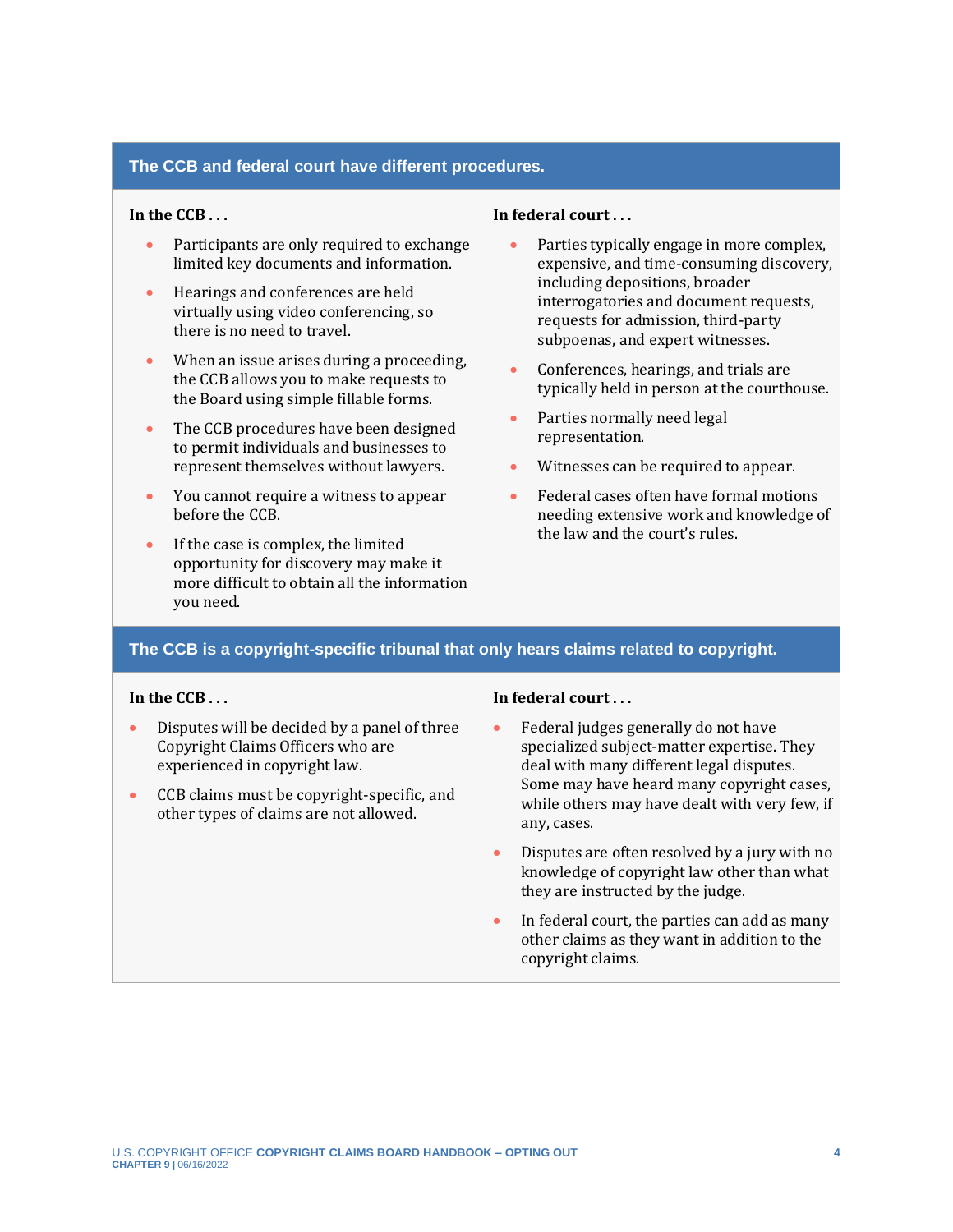#### **The penalties are different in the CCB and federal court.**

#### **In the CCB . . .**

- The maximum the respondent can be ordered to pay in [damages](https://ccb.gov/) in a single proceeding is \$30,000, no matter how many claims are included.
- <span id="page-4-2"></span>• **[Statutory damages](#page-9-0)** are limited to no more than \$15,000 per infringed work, and the CCB won't consider whether the infringement was knowing or deliberate in determining the amount.
- The statutory damages maximum per work infringed is reduced to \$7,500 if the work isn't registered within certain time constraints.
- A participant who acts in bad faith (for example, by making frivolous filings or acting in a way to harass the other side) may have to pay the other side's costs and fees, up to \$5,000.
- The CCB does not have the power to order you to stop or modify your activities unless you have advised the CCB that it will agree to do so. If you agree to do so, the Board may consider this in setting the amount of damages (and agreeing to this will not make it more likely that the Board finds against you).

#### **In federal court . . .**

- <span id="page-4-1"></span><span id="page-4-0"></span>• Awards of **[actual damages](#page-9-0)** and an **[infringer's profits](#page-9-0)** in federal court are unlimited.
- Statutory damages can be up to \$30,000 per infringed work, and up to \$150,000 per work if the infringement was knowing or deliberate.
- While there is no limitation on the amount of actual damages, statutory damages are not available at all if the work isn't registered within certain time constraints.
- Larger sanctions can be awarded in federal court for bad faith actions, and the court always has the power to make the losing side of a case pay the other side's attorneys' fees and costs without any cap.
- The court has the power to order a respondent to stop or modify activities, in addition to any damages award.

#### **The type of counterclaims allowed in the CCB and federal court are different.**

#### **In the CCB . . .**

- Counterclaims are generally limited to the same types of claims a claimant can bring: copyright infringement, a declaration that actions are not infringing, or **[misrepresentation](https://ccb.gov/handbook/Misrepresentation-Claim.pdf)** in a DMCA notice or counter-notice.
- You may also bring a counterclaim related to an agreement if that could affect the money awarded to the claimant.

#### **In federal court . . .**

• A defendant can bring any counterclaim, as long as it is related to the same facts and circumstances as the plaintiff's claims.

For more information about federal courts, visit the United States Courts' **[website](https://www.uscourts.gov/)**.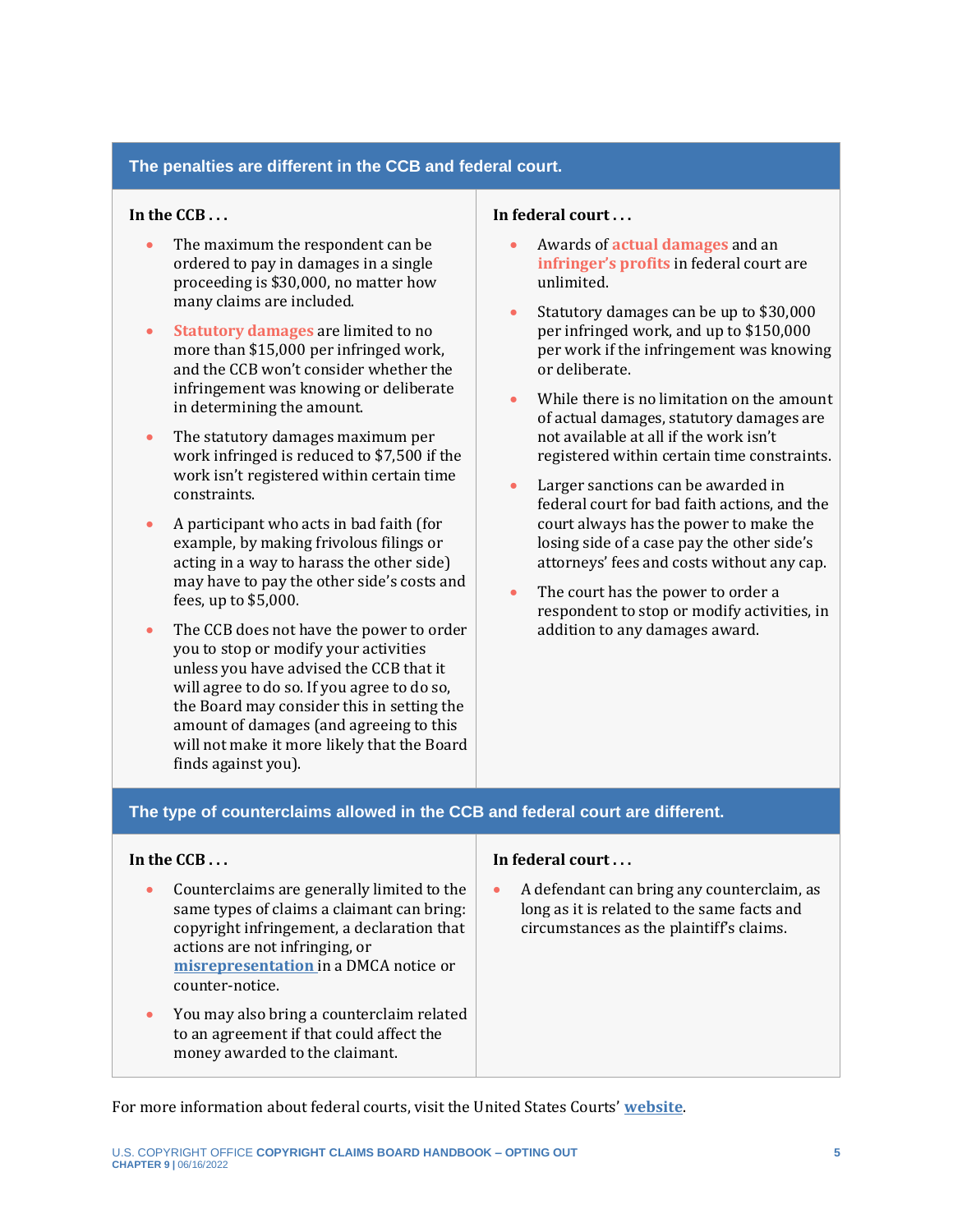# <span id="page-5-0"></span>**How to Opt Out**

*If you decide to opt out, there are two ways to do so. The fastest way is online through [eCCB](https://ccb.gov/handbook/eCCB.pdf), the CCB's electronic filing and case management system. Opting out online also guarantees you immediate email confirmation. Alternatively, you can prepare the paper opt-out form that you received when you were served with the initial notice and claim and deliver it to the CCB, but it is strongly recommended that you use eCCB to avoid delays.*

The **[eCCB homepage](https://dockets.ccb.gov/)** displays buttons under the "Welcome to eCCB" header. If you click on the **"Opt out of proceedings"** button, the "Opt out of proceedings" form page will appear. You can also reach the form from the homepage by selecting "Opt out of proceedings" from a set of buttons near the bottom. Although you do not need to register for eCCB in order to opt out, eCCB users who are logged into their eCCB accounts will see the same options on the homepage. Another "Opt out of proceedings" tab, displayed at the top of every page of the eCCB website, leads to the same form.

# **Information for the Opt-Out Form**

The opt-out form will ask you for some standard information, such as your email address and your mailing address. For security, there is some specialized information unique to a CCB proceeding.

### **DOCKET NUMBER**

Each proceeding has its own unique docket number, and this docket number will be on the initial notice and claim that you received. You will need to enter this information in the opt-out form. If you wish to find the proceeding where you are a respondent, you can search by docket number or party name on eCCB, including on the eCCB opt-out page.

### **OPT-OUT KEYCODE**

The opt-out keycode is a unique verification code provided to each respondent on the claim and initial notice. If there are multiple respondents in a proceeding, each will have their own unique keycode. These confidential, unique keycodes allow the CCB to confirm that the opt-out notification is submitted by the actual respondent, or someone that the respondent authorized.

The CCB also includes the opt-out keycode with the second notice about the proceeding, which it sends during the opt-out period.

### **RESPONDENT**

You will need to provide the name of the respondent who is opting out, whether it is a person or a business. If the claim is against several respondents, each respondent must complete the opt-out process separately. If one person is representing multiple respondents, the representative must do a separate opt-out for each respondent; each one will have its own opt-out keycode. Even if one or more respondents opt out, a proceeding can continue against the others.

## **AFFIRMATION AND CERTIFICATION**

You must check a box stating that the respondent opting out will not appear in the proceeding, and certifying that you are authorized to submit the opt-out form. If you are the respondent, you can always submit the form for yourself, but you can also authorize your lawyer or another representative to submit it for you. For example, if the respondent is a business, the opt-out form can be submitted by a lawyer, an owner, partner, officer, or member of the business, or an employee who is directed to file the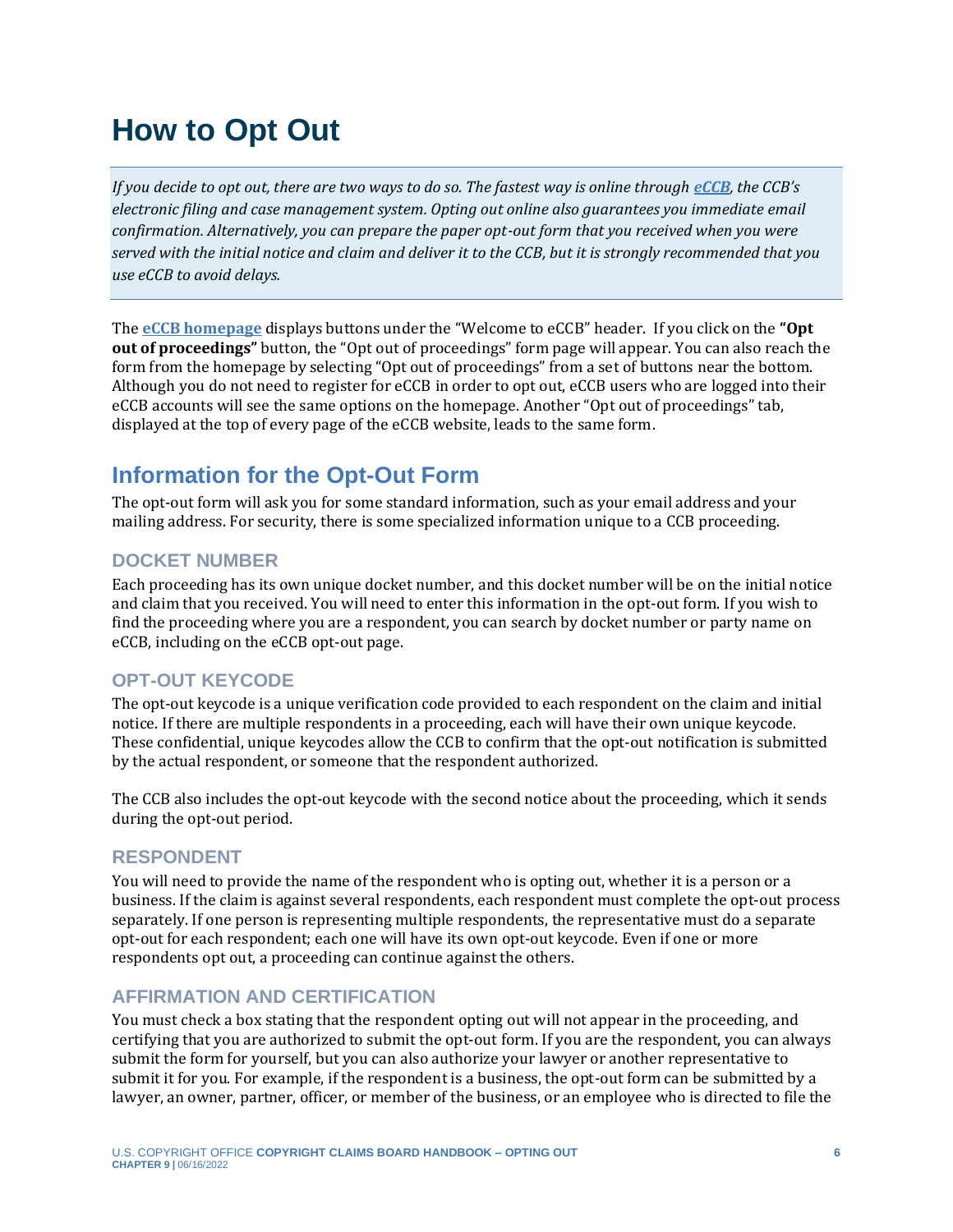form. A law student supervised by a law school clinic or a pro bono legal services organization can also be an authorized representative. More information about representation before the CCB is available in **[the Representation chapter](https://ccb.gov/handbook/Representation.pdf)**.

You make your certification under penalty of perjury, which means that you are stating that your statements are true and accurate and that you understand that there may be monetary or other penalties if what you say is not true. You will check a CAPTCHA box to confirm that the submission is valid and click "Submit" to proceed. That will complete the opt-out process, and you will receive an electronic confirmation of receipt.

## **WHO ARE YOU?**

You must certify that you are the respondent or an authorized representative of the respondent. If you are the respondent's authorized representative, you will need to provide your full name.

## **Opting Out Online**

If you opt out through the online notification form on **[eCCB](https://dockets.ccb.gov/optOut/index)**, you must submit a complete form by 11:59 p.m. eastern time on the last day of the sixty-day opt-out period. Late opt-outs are not valid.

eCCB is designed to make it easy to opt out. You do not need to register as an eCCB user in order to opt out of a CCB proceeding.

The electronic opt-out form is easy to fill out and submit. You will be prompted to provide the information identified above. A few tips:

- To provide your docket number, you will select your proceeding from the list of dockets in the drop-down menu. The list includes the docket numbers and the names of a claimant and a respondent for each CCB proceeding for which the opt-out period is not over.
- You can also find the proceeding by typing a party's name in the search field in the drop-down menu.
- You should make sure that you select the right proceeding by checking the information in the claim and initial notice.

## **Opting Out by Mail**

You can also opt out by preparing and delivering a paper opt-out form to the CCB. This form is included with the materials that you received when you were served with the initial notice and claim, and requires the same information as the online form. The CCB also sends you the opt-out form with the reminder "second notice" sent during the sixty-day opt-out period (if you have not already opted out). It is **strongly recommended** that you use eCCB; the opt-out will be submitted immediately, and you will receive an instant email receipt confirming that it has been submitted. Mailed opt-out forms will take much longer to arrive and be processed.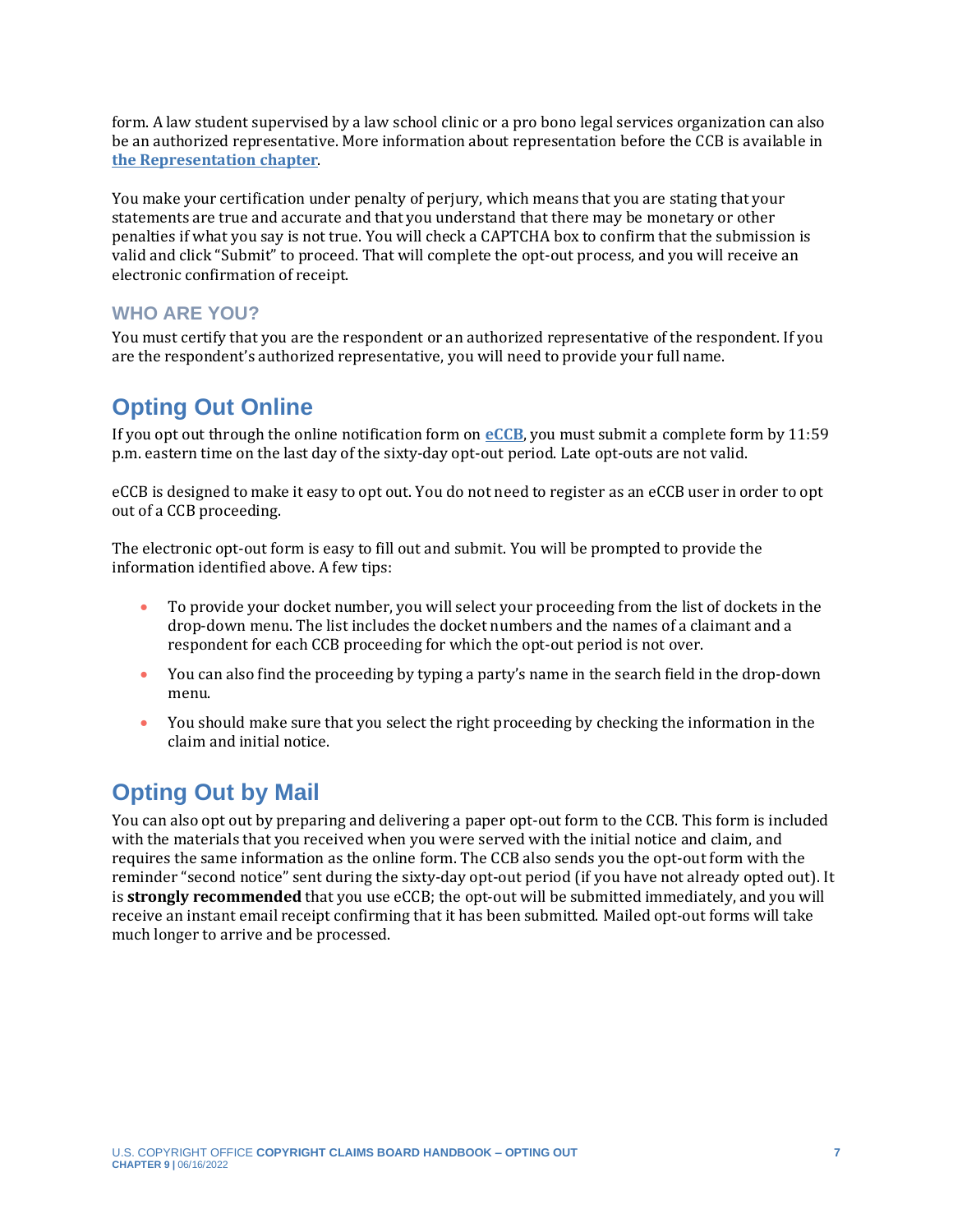## **DELIVERING A PAPER OPT-OUT**

When you have filled out your paper opt-out form, you can mail it to the CCB at the address on the form, either by first-class mail through the USPS or through a third-party commercial carrier (for example, FedEx, UPS, DHL, etc.). If you send it by a commercial carrier, delivery must be guaranteed no later than two days from the day you give it to the carrier.

A paper opt-out form must be postmarked, dispatched by a commercial carrier no later than the sixtyday deadline.

# <span id="page-7-0"></span>**Blanket Opt-Out for Libraries and Archives**

Generally, respondents who do not wish to have claims against them heard by the CCB must opt out of each proceeding individually. A special rule for libraries and archives, including their employees acting in the scope of their employment, allows them to opt out of all CCB proceedings in advance, before anyone files a claim against them. This is called a preemptive or blanket opt-out. In order to preemptively opt out, the library or archives must qualify for the special exceptions set out in section 108 of the Copyright Act. The Copyright Office maintains a **[public list](https://ccb.gov/libraries-archives-opt-out)** of the libraries and archives that have opted out of all proceedings.

If you wish to file a claim against a library or archives, including their employees acting in the scope of their employment, you should check the libraries and archives opt-out list first, in order to avoid paying an unnecessary filing fee for a claim that will not move forward. You can, however, bring a claim against an entity on the list if your statement of material facts supports a belief that it is not eligible to be on the opt-out list. The Copyright Office will then determine whether the library or archives is eligible or not.

If you represent a library or archives and wish to preemptively opt out of all CCB proceedings on its behalf, you must fill out and submit **the [online](https://ccb.gov/libraries-archives-opt-out/images/opt-out-form.pdf) form**. Libraries and archives do not have to pay a fee to opt out, and the opt-out election does not need to be renewed—it stays in effect unless and until it is rescinded.

The Libraries and Archives Opt-Out Form requires the following:

- A certification signed, under penalty of perjury, by any person with the authority to take legally binding actions on behalf of the library or archives in connection with litigation. The certification affirms that the library or archives qualifies for the exceptions set forth in **[section](https://copyright.gov/title17/92chap1.html#108)  [108](https://copyright.gov/title17/92chap1.html#108)** of the Copyright Act.
	- **Please note**: If a federal court later determines that a library or archives does not qualify for the section 108 exceptions, that entity must inform the CCB of the federal court determination and submit a copy of the relevant order or opinion within fourteen days after it is issued.
- The library's or archives' name, physical address, website (if applicable), and point of contact for correspondence, including the point of contact's work phone number, mailing address and email address. The library or archives must notify the CCB if this information changes.
	- $\circ$  Multiple libraries or archives may be included in the same submission if information for each one is listed separately, and the filer has the authority to submit the notification on behalf of all of them.

A library or archives may rescind its opt-out election by providing written notification to the CCB via the **[libraries-archives@ccb.gov](mailto:libraries-archives@ccb.gov)** email. This will permit the library or archives to participate in CCB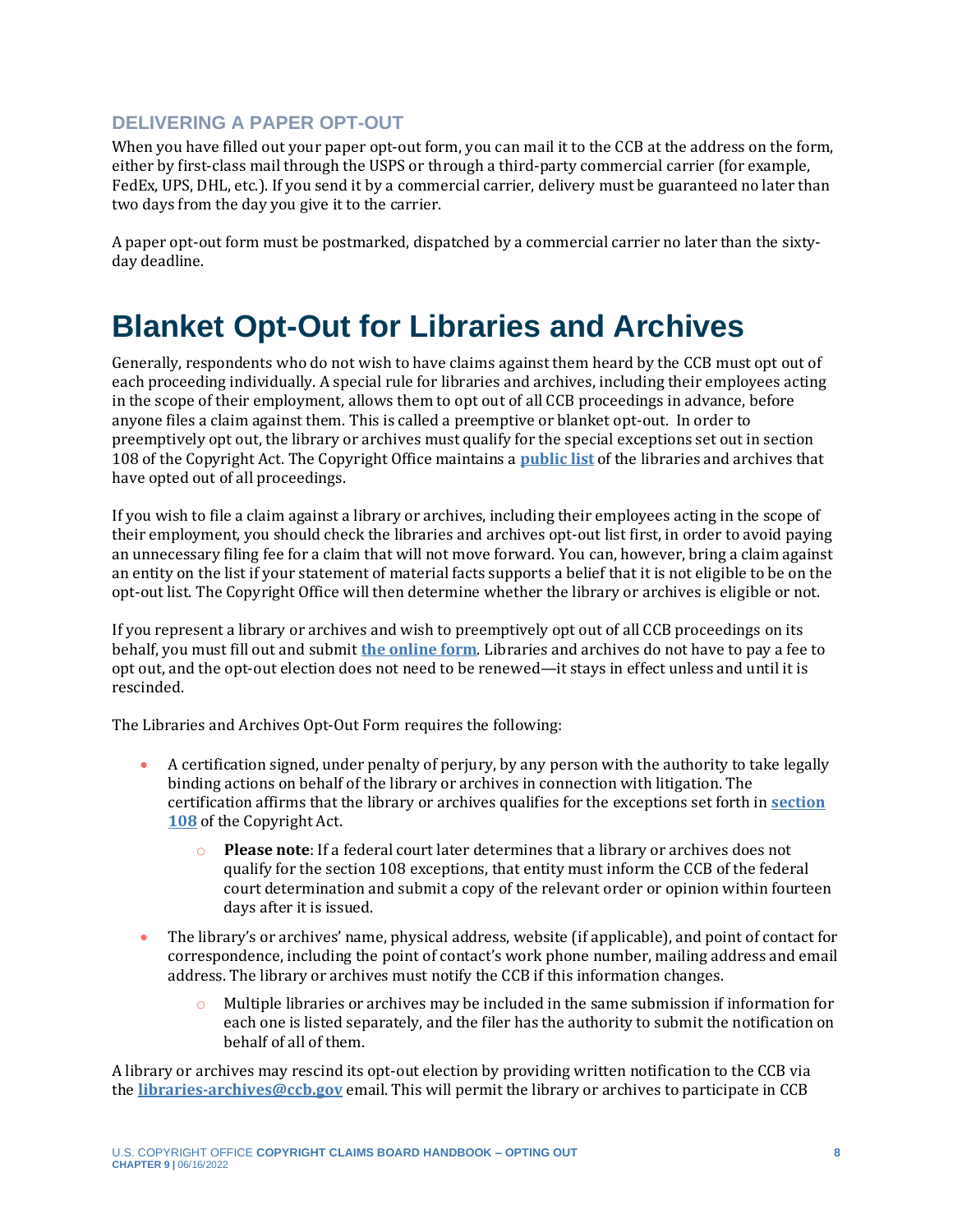proceedings. It can later resubmit an opt-out form as described above. However, a library or archives may submit no more than one such rescission notification per calendar year.

If a library or archives that has filed a blanket opt-out of all CCB proceedings is served with a CCB initial notice and claim, it may be because it filed its blanket opt-out form after that particular claim was already approved for service. In this situation, the blanket opt-out would not be effective for that specific claim. But the library or archives can still opt out for that claim by using the individual opt-out process.

Don't see your situation dealt with in this chapter? Get in touch! Email **[asktheboard@ccb.gov.](mailto:asktheboard@ccb.gov)**